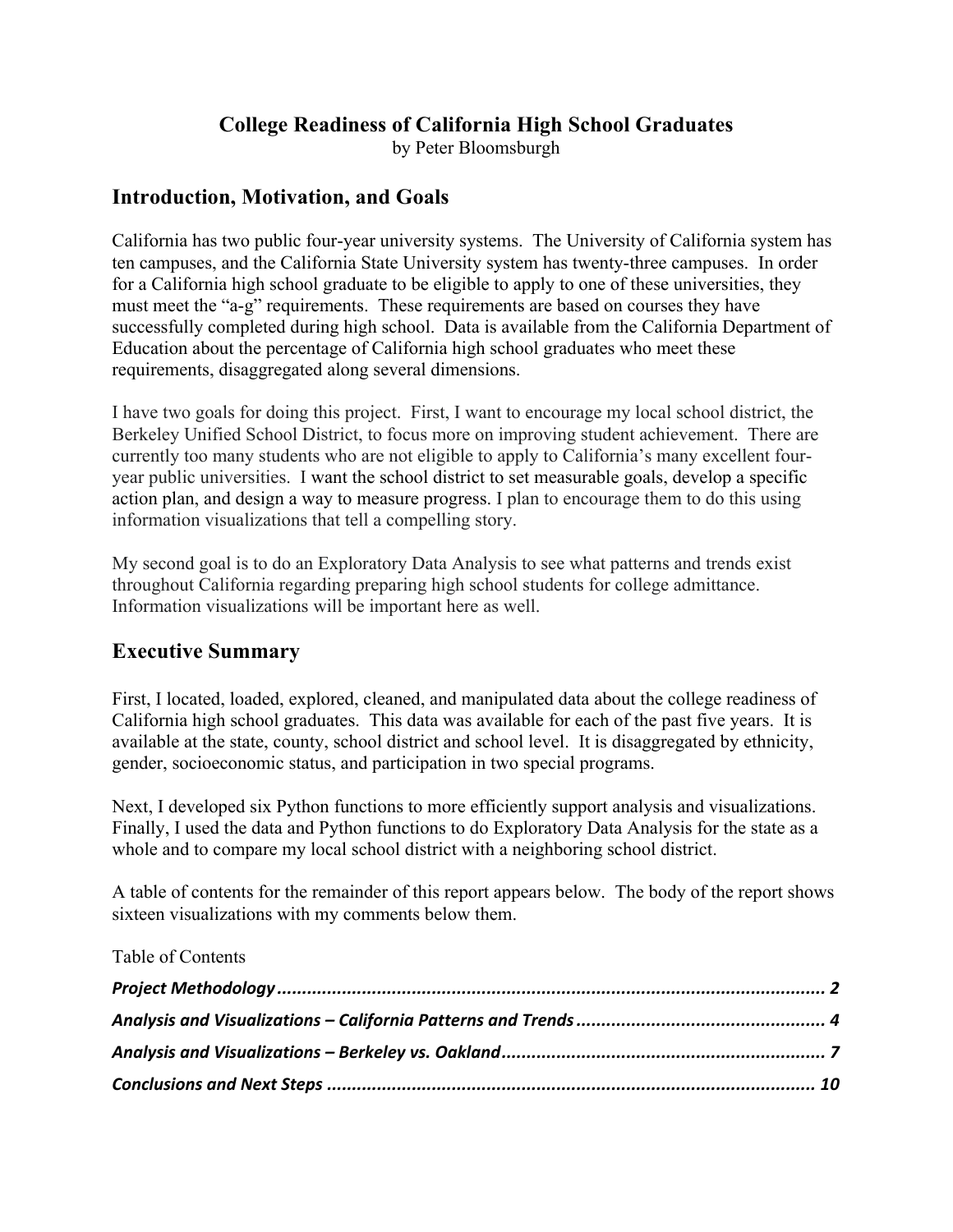# Project Methodology

The following six steps were completed first to facilitate the analyses and visualizations.

#### **1. Locate three data sources**

California public school graduation data

- for the five years from  $2016-17$  to  $2020-21$
- available from the California Department of Education website
- url: https://www.cde.ca.gov/ds/ad/filesacgr.asp
- format: tab-delimited text
- data includes the number of high school graduates and the number of graduates who met the "a-g" college readiness requirements
- data is available at four aggregation levels: state, county, school district, and school
- data is disaggregated by ethnicity, gender and participation in several special programs
- a total of about 1.1 million records

California public school funding data

- for the five years from 2016-17 to 2020-21
- available from the California Department of Education website.
- url: https://www.cde.ca.gov/ds/fd/ec/currentexpense.asp
- format: Excel
- data available for each school district
- data includes school district funding per student
- a total of about 4,700 records

Geojson data for United State counties

• "us\_10m" dataset available from "vega\_datasets"

#### **2. Load data**

- downloaded the five graduation data files from the California Department of Education website, converted them to Excel format, and then loaded them into Pandas dataframes
- downloaded the five school district funding data files and loaded them into Pandas dataframes
- accessed the geojson data for US counties as suggested by the Altair documentation

#### **3. Explore data**

- looked for missing or inaccurate data
- verified column labels were consistent across the five years

#### **4. Clean data**

- clean the data to address problems identified during the "Explore" phase, fixing bad data where possible
- converted some data to integers
- this step was automated and carefully documented to ensure it could be reproduced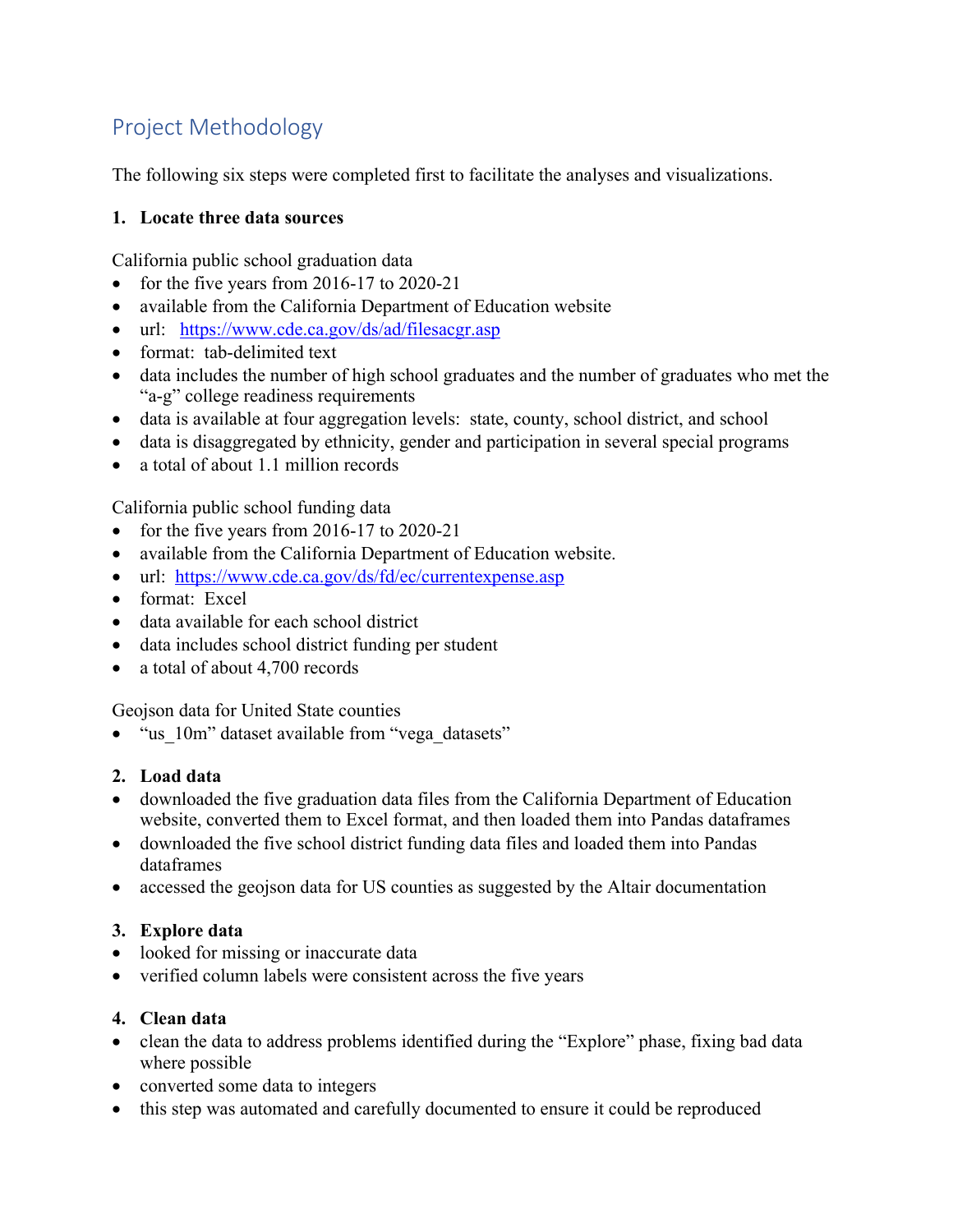#### **5. Manipulate data**

- dropped some dataframe rows
- combined some dataframe columns and dropped other columns
- added numerous calculated dataframe columns
- combined some "ReportingCategory" fields and modified all "ReportingCategory" labels to improve readability
- grouped the 58 California counties to create 6 regions
- merged graduation and school district funding data into one dataframe for each year
- combined dataframes for all five years into a single dataframe
- exported the single combined csv file for efficiency purposes [since it took five to ten minutes to run the Jupyter notebook which does data loading, cleaning, and manipulation]
- this step was also automated and carefully documented to ensure it could be reproduced

#### **6. Develop Python functions for displaying visualizations**

- five Python functions to create line, bar, scatter, pie and histogram charts using Altair
- a Python function named "filter df" to select which dataframe rows to use for a particular visualization

Two Jupyter notebooks document this process in detail:

- "Notebook1.ipynb" data loading, exploring, cleaning, and manipulation
- "Notebook2.ipynb" a little more data manipulation, the six Python functions, and the visualization code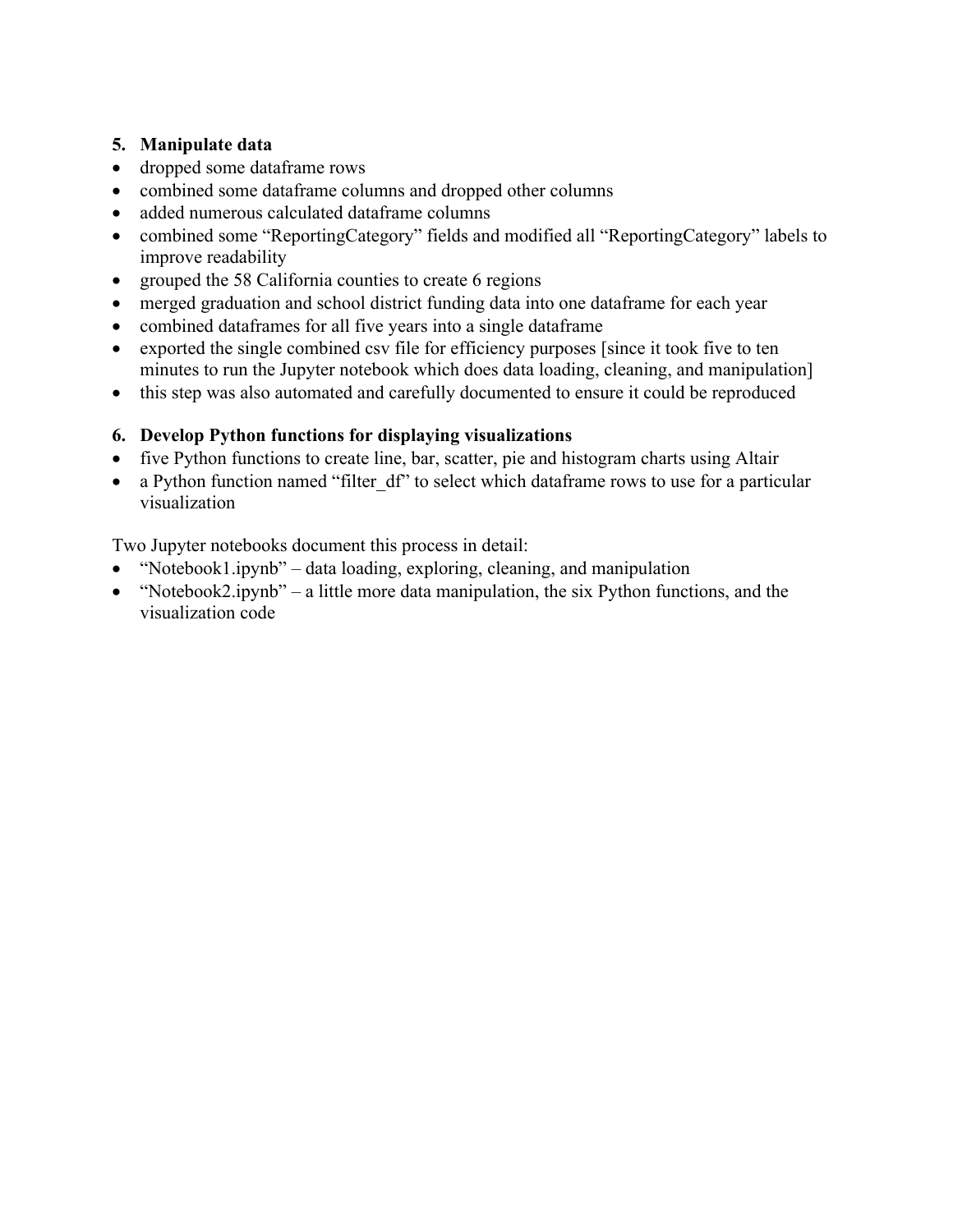

# Analysis and Visualizations – California Patterns and Trends

As shown above for the state as a whole, the overall % of graduating students meeting the "a-g" requirements remained very consistent over the past five years. It ranged from 50% for 2016-17 to 52% for 2020-21. This means that many students met them, but many did not. There were no apparent patterns involving COVID (2019-20 and 2020-21) compared to pre-COVID.



As shown above on the left, I assigned the 58 California counties to 6 regions, 3 urban (LA Area, SF Bay Area, and San Diego) and 3 rural (Northern, Central, and Southern). The urban regions tended to have higher "a-g" percentages than the rural regions, as shown in the charts above right and below.

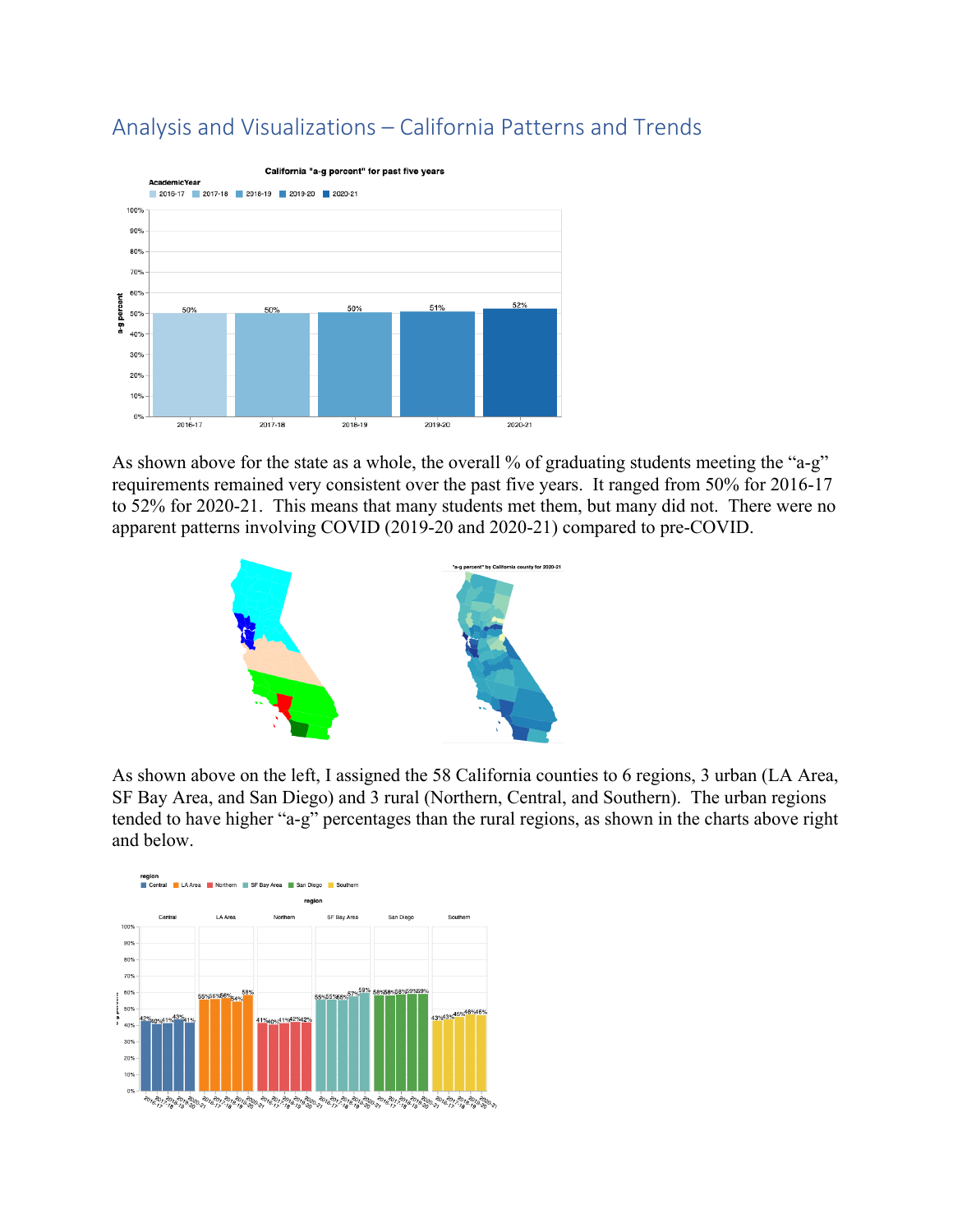



As shown above, there was significant variation among different ethnicities, genders, socioeconomic status, and participation in special programs. This was true for both the state as a whole and for the San Francisco Bay Area region:

- Asian students were highest and African American and Hispanic were much lower
- females were higher than males
- students with low socioeconomic status were much lower
- English Learner and Special Education students were lower

None of these findings were surprising to me.



#### Trends in "a-g percent" over the past five years

The patterns described above remained fairly consistent throughout the past five years.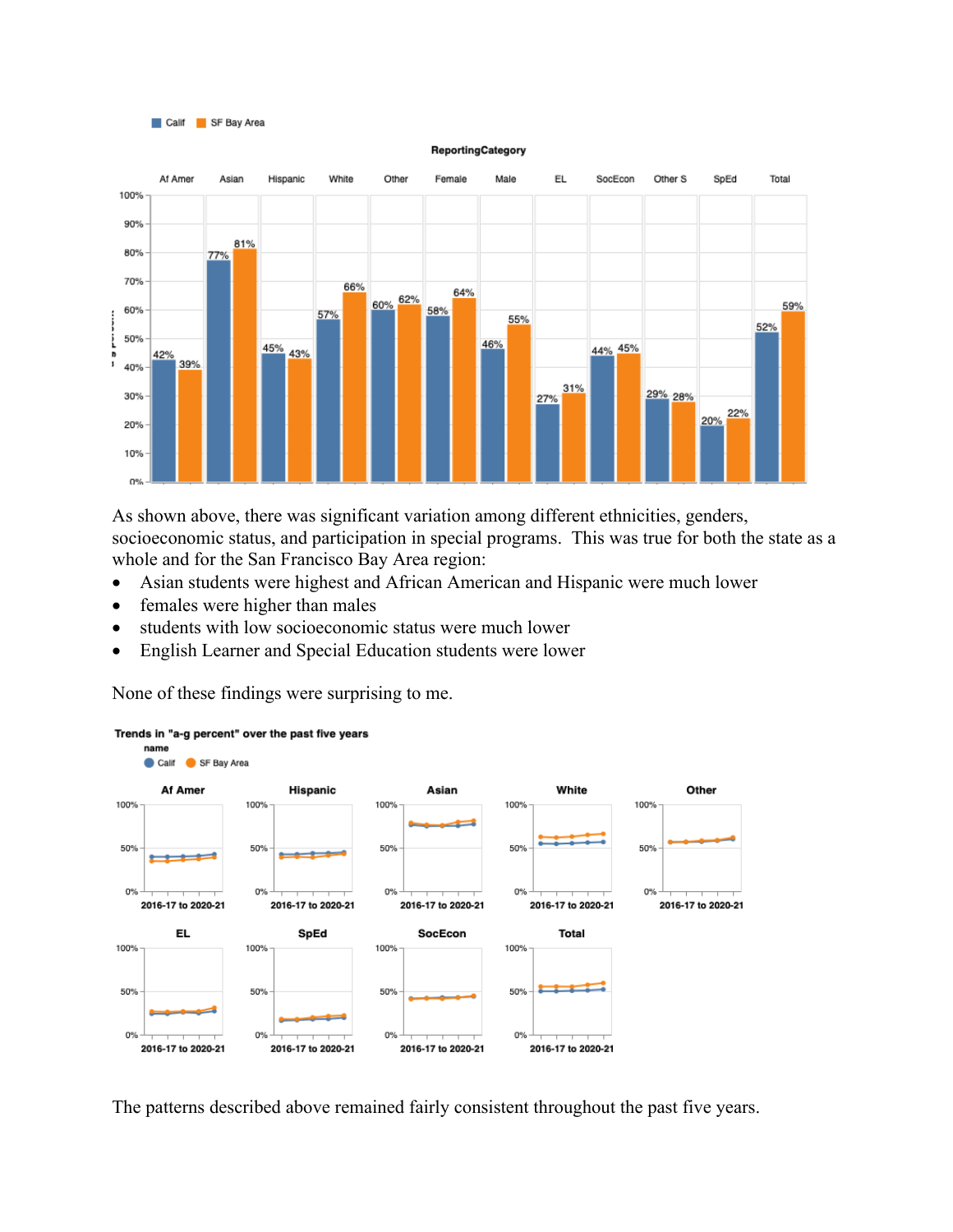

As shown above for the state as a whole, 52% of graduates were Hispanic, 24% White, 11% Asian and 5% African American. A total of 66% were of low socioeconomic status, about 10% were English Learner students and a similar number were Special Education students. For the San Francisco Bay Area region, there were twice as many Asians, fewer Hispanics, and fewer of low socioeconomic status. These statistics help explain why the San Francisco Bay Area region had a higher percentage of graduates meeting the "a-g" requirements.



As the above chart indicates, the number of high school graduates varied greatly among the state's 58 counties, from a few hundred to about 96,000 (for Los Angeles County). There was also tremendous variation in the % meeting the "a-g" requirements, ranging from 18% to 71%.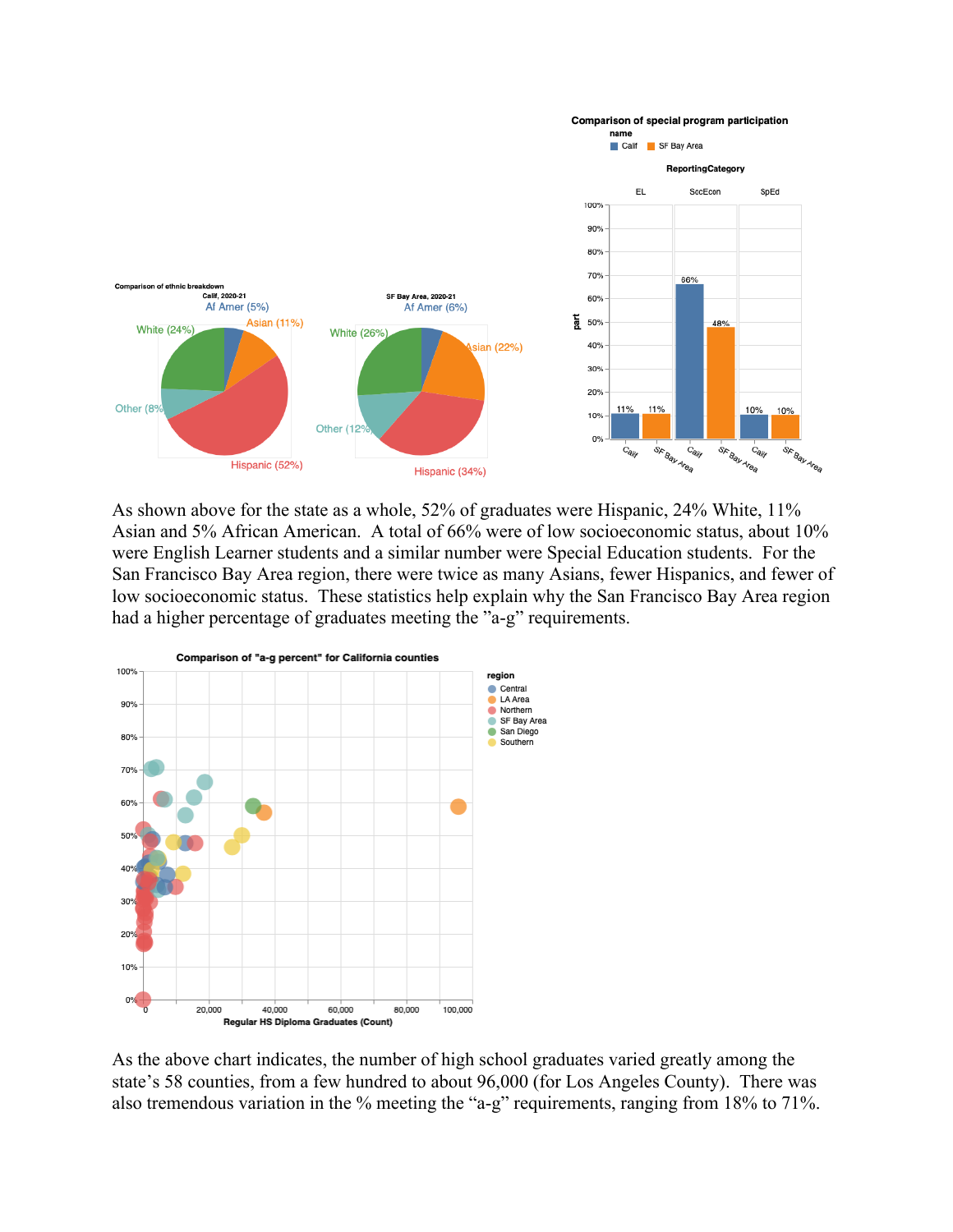### Analysis and Visualizations – Berkeley vs. Oakland

I used the saved dataframe and the six Python functions to compare two school districts, Berkeley and Oakland. Berkeley is a city of 123,000 people, and Oakland is a city of 423,000 people. They border each other and are across the water from San Francisco.

The results were very surprising to me. About 25 years ago, I analyzed standardized test scores for White, Asian, African American and Hispanic students from several school districts in the county, including Berkeley and Oakland. I found that Berkeley had some of the best scores for every ethnic group. That was not true this time, twenty-five years later.



As shown above, for the most recent school year, Berkeley had lower results than Oakland for every ethnic group, every gender, low socioeconomic students, and both special programs.



As indicated above, these patterns mostly held for four of the past five school years. More research is needed to better understand what happened in the 2018-19 school year.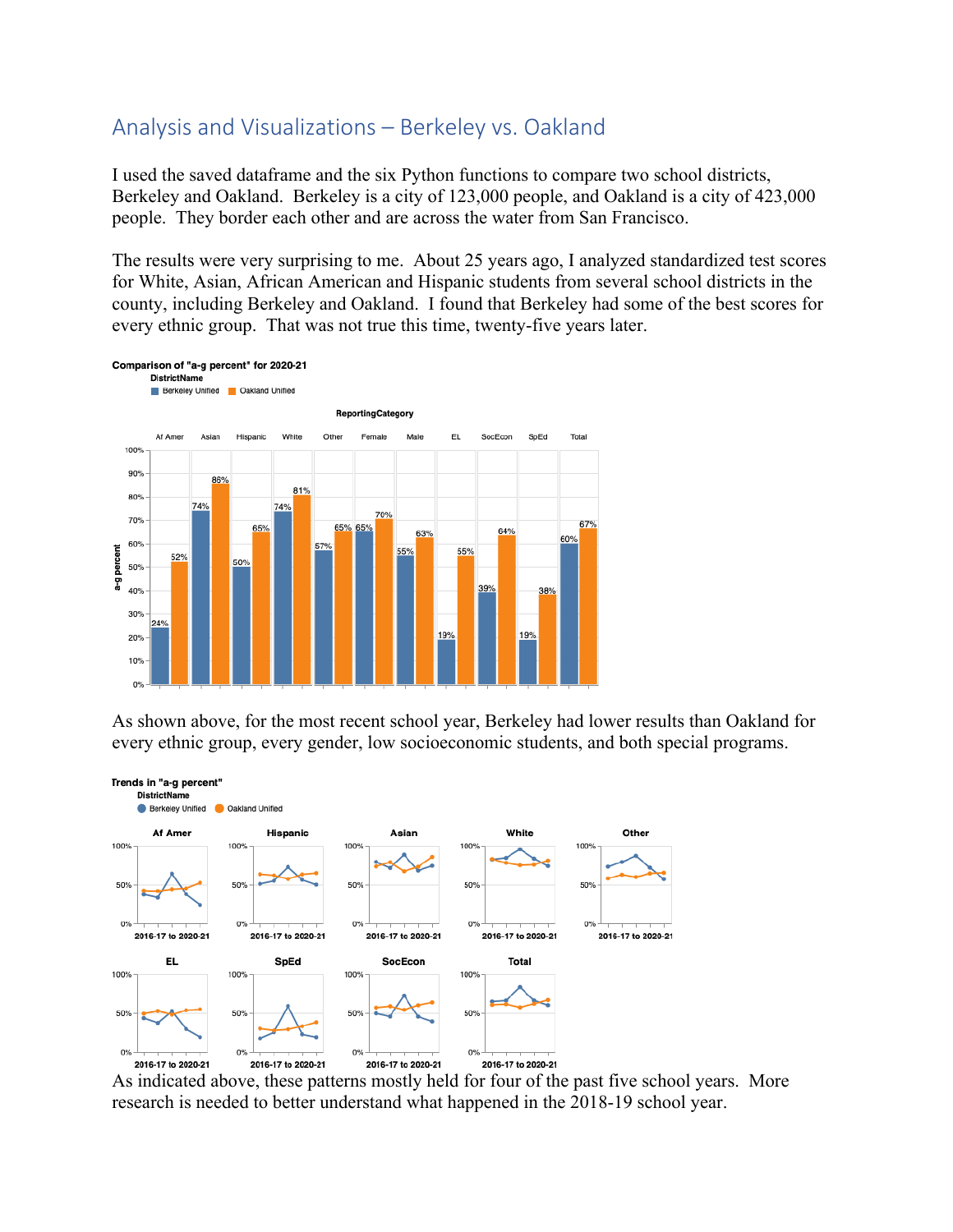Comparison of average "a-g percent" over past five years **DistrictName** 



I averaged the past five years, including the unusual 2018-19 results. As shown above, Berkeley was still significantly lower for African American, Hispanic, English Learner, and low socioeconomic students. However, Berkeley was higher overall, 68% to 62%. A comparison of student populations probably explains this, as shown below.



As indicated above, Berkeley had more White students and fewer Hispanic and African American students. Berkeley also had fewer English Learner and low socioeconomic students. In other words, Berkeley had more of the types of students who tend to perform better and fewer of those who do not.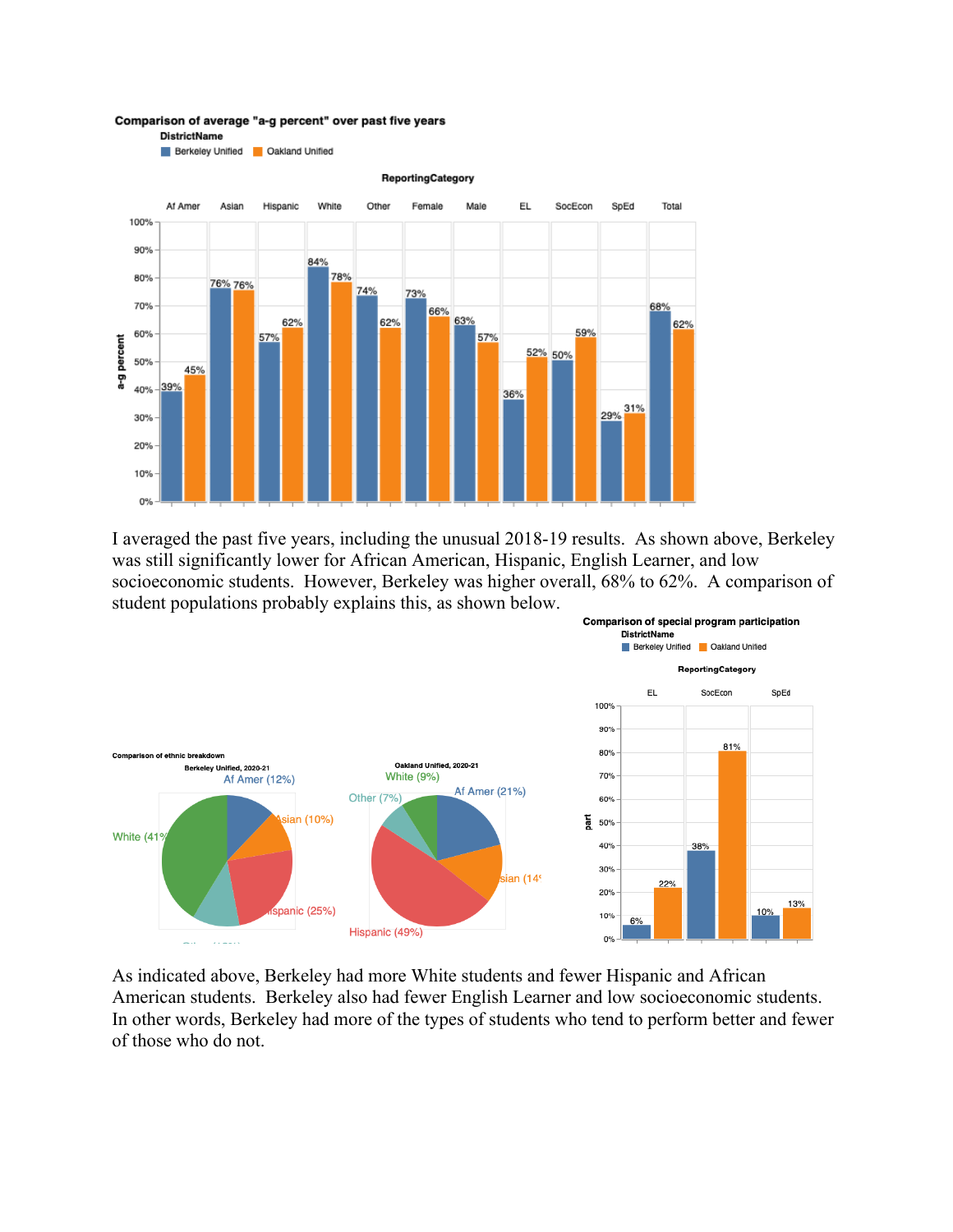

As shown above, both Berkeley and Oakland schools varied greatly in terms of both size and the percentage of graduates meeting the "a-g" requirements. Berkeley has two high schools, a small high school with 3% meeting "a-g" and a very large high school with 62% meeting. Oakland has 31 high schools, with the percentage meeting "a-g" ranging from 0% to 100%.



As indicated above, a comparison of the fourteen school districts in Alameda county shows some interesting information. Berkeley has one of the three highest funding levels per student because of an extra local tax. But Berkeley has the second lowest percentages of African American students meeting the "a-g" college readiness requirements.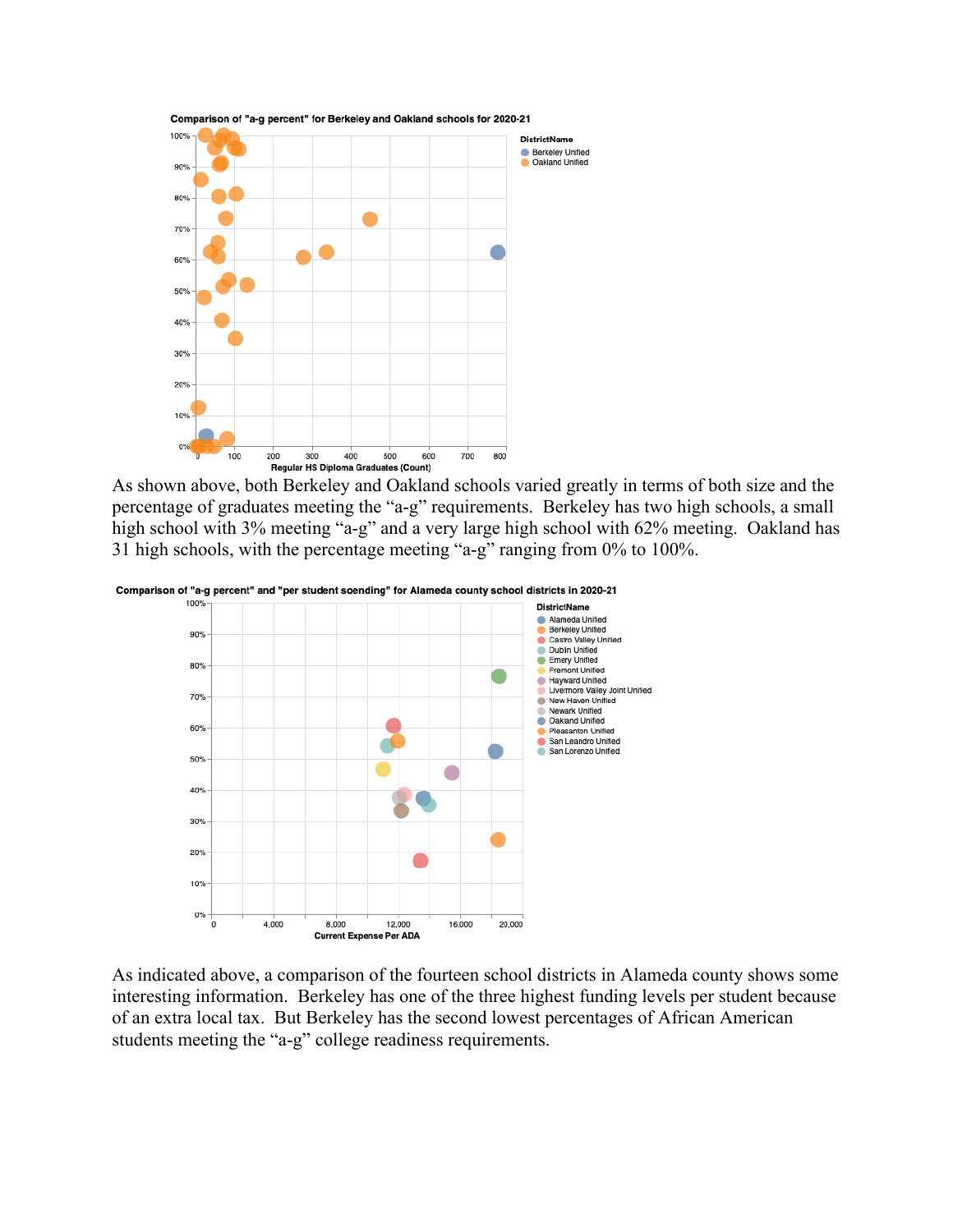## Conclusions and Next Steps

**Generalizable tools:** One of the goals of this project was to build generalizable tools to facilitate comparison of California regions, counties, districts and schools. I believe that I have accomplished this, yielding a variety of powerful visualizations that allow the user to see patterns and trends "at a glance".

**Statewide patterns and trends:** Another goal was to explore patterns and trends for California over the past five years. I was not surprised by the results here. College readiness statistics at the state level have been fairly stable over the past five years. The patterns involving ethnicity, gender, socioeconomic status, and special program participation were not surprising to me.

**Berkeley vs Oakland comparison:** These results were very surprising to me.About 25 years ago, I analyzed standardized test scores for White, Asian, African American and Hispanic students from several school districts in the county, including Berkeley and Oakland. I found that Berkeley had some of the best scores for every ethnic group. That was not true this time, twenty-five years later.

I believe that Berkeley can do much better. I plan to communicate these results to school leaders. Hopefully, they will feel an urgency to develop and implement a plan with measurable objectives, specific actions, and a system to monitor progress.

There is something that is worth pointing out here. It is based on President Dwight Eisenhower's Decision Principle, which was popularized in Stephen Covey's 1989 book, The 7 Habits of Highly Effective People. Basically, the concept is that people should prioritize important tasks and not get distracted by urgent but less important tasks. Applied to high school students, the challenge is how to motivate them to spend time on academics instead of being distracted by their cellphones and other activities. From my experience, this is a huge challenge that high schools face.

#### **Possible areas of further research**

- issues of "data provenance": How are the "a-g" statistics calculated? What explains the unusual Berkeley data for 2018-19? Are lower curriculum standards or more lenient grading a factor explaining why some school districts appear to be doing better?
- incorporation of other interesting datasets, many of which are available from the California Department of Education and the US Census Bureau
- machine learning, such as clustering, to find and compare similar school districts
- development of an interactive website to help others analyze this college readiness data